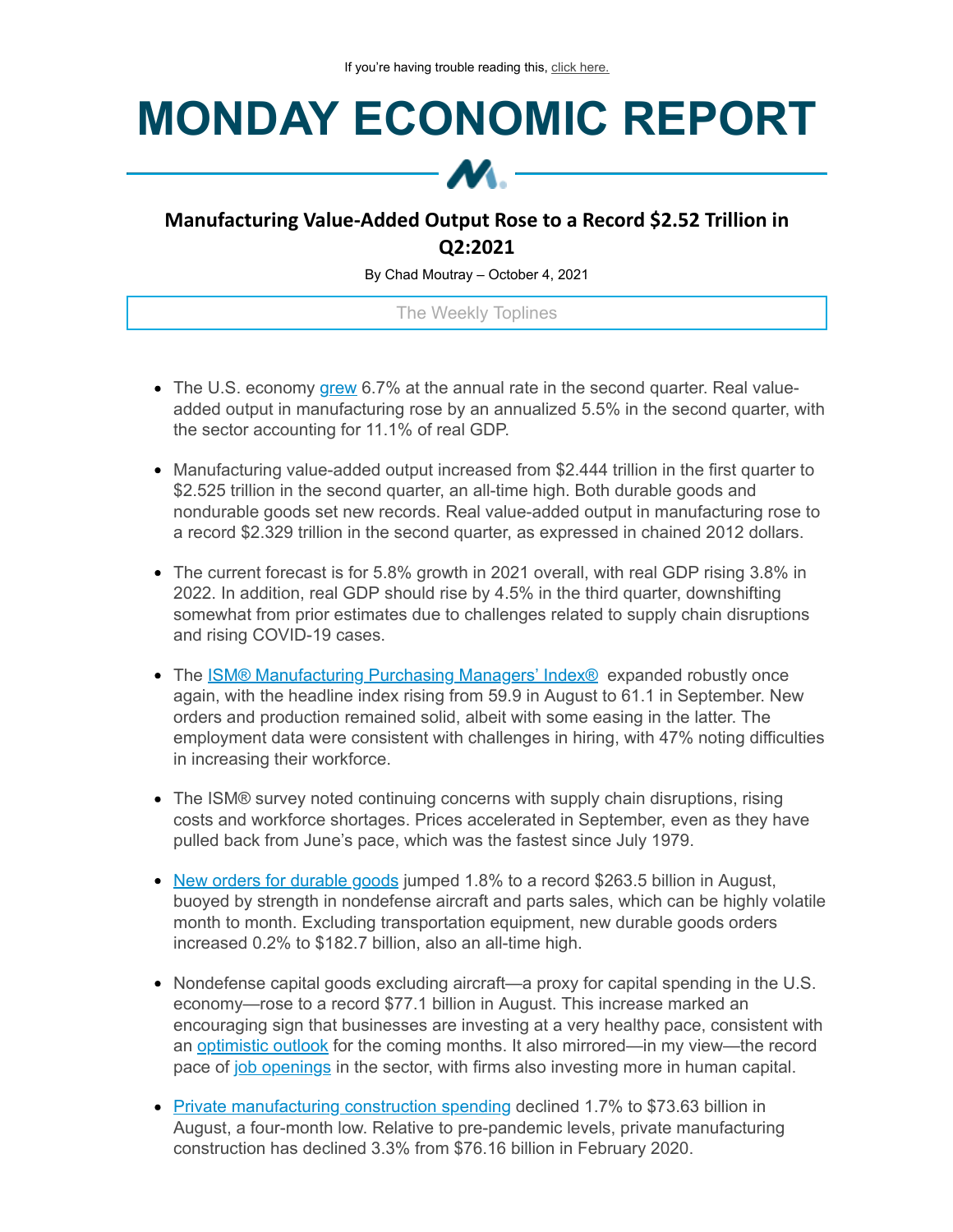- Personal consumption [expenditures](https://click.email.nam.org/?qs=811714adb34a67dc3a12098f7a2815f5c03ad06e7e0ec88a7f0b4a8ae117fa8ff3086bdfa2212d49fd33ade1a853da1a35a6f735f7b22ad6) increased 0.8% in August, rebounding after edging down by 0.1% in July. Since February 2020, personal spending has increased a solid 7.7%. Meanwhile, personal income rose 0.2% in August, with wages and salaries increasing 0.5% for the month. Since February 2020, manufacturing wages and salaries have increased 4.8%.
- Consumer [confidence](https://click.email.nam.org/?qs=39a84bb87e8c9ff28f7ada87d657ba5afa2cebd712b2bd44a74d7bce17cf874c10bf99b0b4ffdab75b1a964bff35c22f1104554328f49187) fell to the lowest level since February, declining from 115.2 in August to 109.3 in September, according to the Conference Board. Americans felt less upbeat about the current and future economy, largely on concerns about the spread of the delta variant and on inflationary worries.
- The PCE [deflator](https://click.email.nam.org/?qs=811714adb34a67dc3a12098f7a2815f5c03ad06e7e0ec88a7f0b4a8ae117fa8ff3086bdfa2212d49fd33ade1a853da1a35a6f735f7b22ad6) rose 0.4% in August, and excluding food and energy prices, the PCE deflator increased 0.3% in August. Overall, the PCE deflator has risen 4.3% year-over-year, the greatest increase since January 1991. Core inflation has increased 3.6% since August 2020, the same year-over-year pace as in June and July, remaining the fastest pace of inflation since May 1991.
- I continue to expect the Federal Open Market Committee to announce that it will start tapering its asset purchases at its November 2–3 meeting, with a possible interest rate hike in mid-2022.



# Manufacturing's Value-Added Contributions to the U.S. Economy, in Trillions of Dollars

Economic Indicators

**This Week's Indicators:**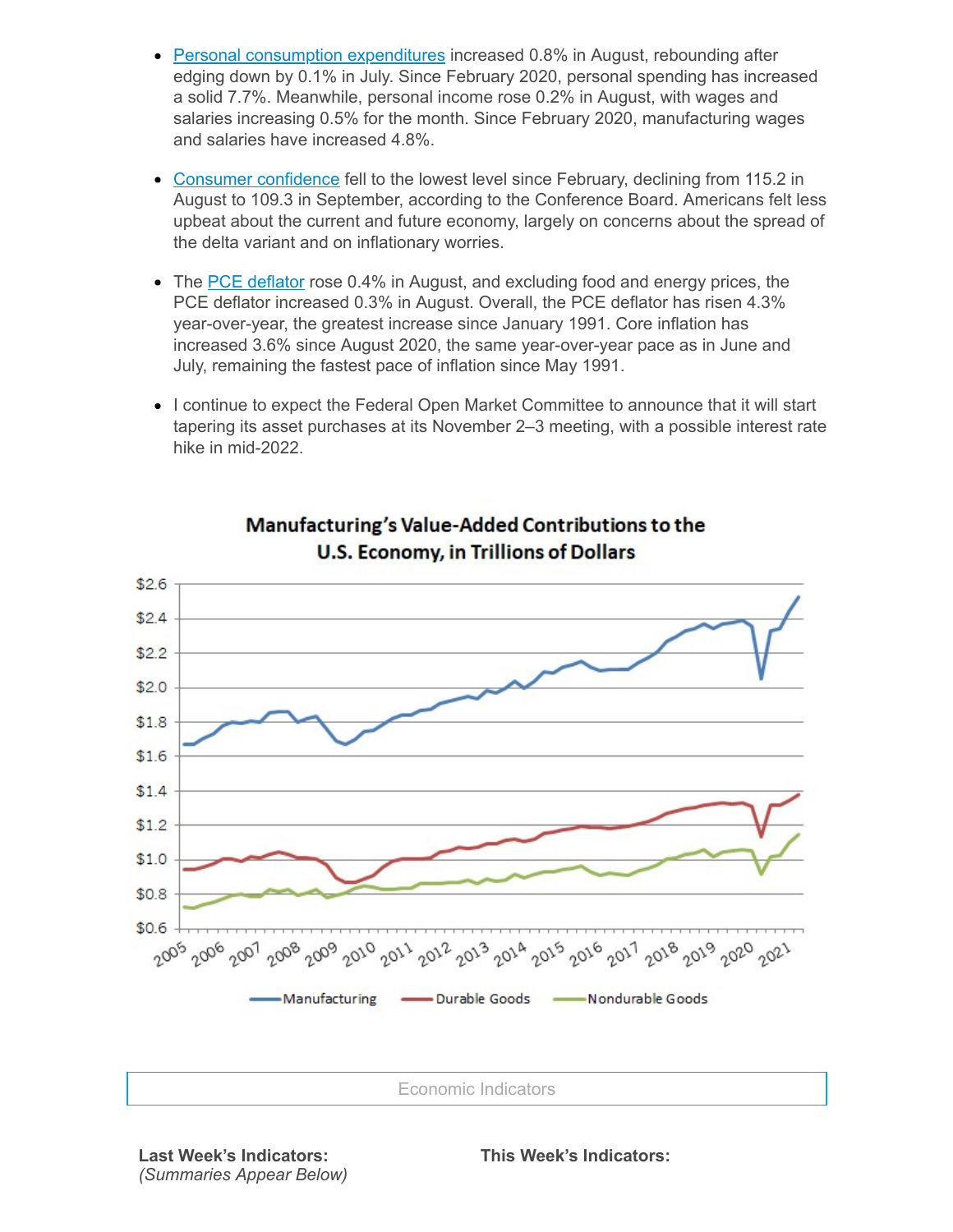#### **Monday, September 27**

*Dallas Fed Manufacturing Survey Durable Goods Orders and Shipments*

**Tuesday, September 28** *Conference Board Consumer Confidence International Trade in Goods (Preliminary) Richmond Fed Manufacturing Survey*

**Wednesday, September 29** *None*

## **Thursday, September 30**

*Real GDP by Industry Weekly Initial Unemployment Claims*

### **Friday, October 1**

*Construction Spending ISM® Manufacturing Purchasing Managers' Index® Personal Consumption Expenditures Deflator Personal Income and Spending*

**Monday, October 4** *Factory Orders and Shipments*

**Tuesday, October 5** *International Trade Report*

**Wednesday, October 6** *ADP National Employment Report*

**Thursday, October 7** *Consumer Credit Weekly Initial Unemployment Claims*

*Gross Domestic Product (Second Revision) BLS National Employment Report* **Friday, October 8**



Join this half-day virtual event for the factory to learn how to accelerate industry 4.0 transformation and unlock meaningful outcomes at scale from industry subject matter experts and PTC customers and partners.



**Conference Board Consumer [Confidence:](https://click.email.nam.org/?qs=39a84bb87e8c9ff28f7ada87d657ba5afa2cebd712b2bd44a74d7bce17cf874c10bf99b0b4ffdab75b1a964bff35c22f1104554328f49187)** Consumer confidence fell to the lowest level since February, declining from 115.2 in August to 109.3 in September, according

## **Manufacturing Live: Driving Transformation at Scale**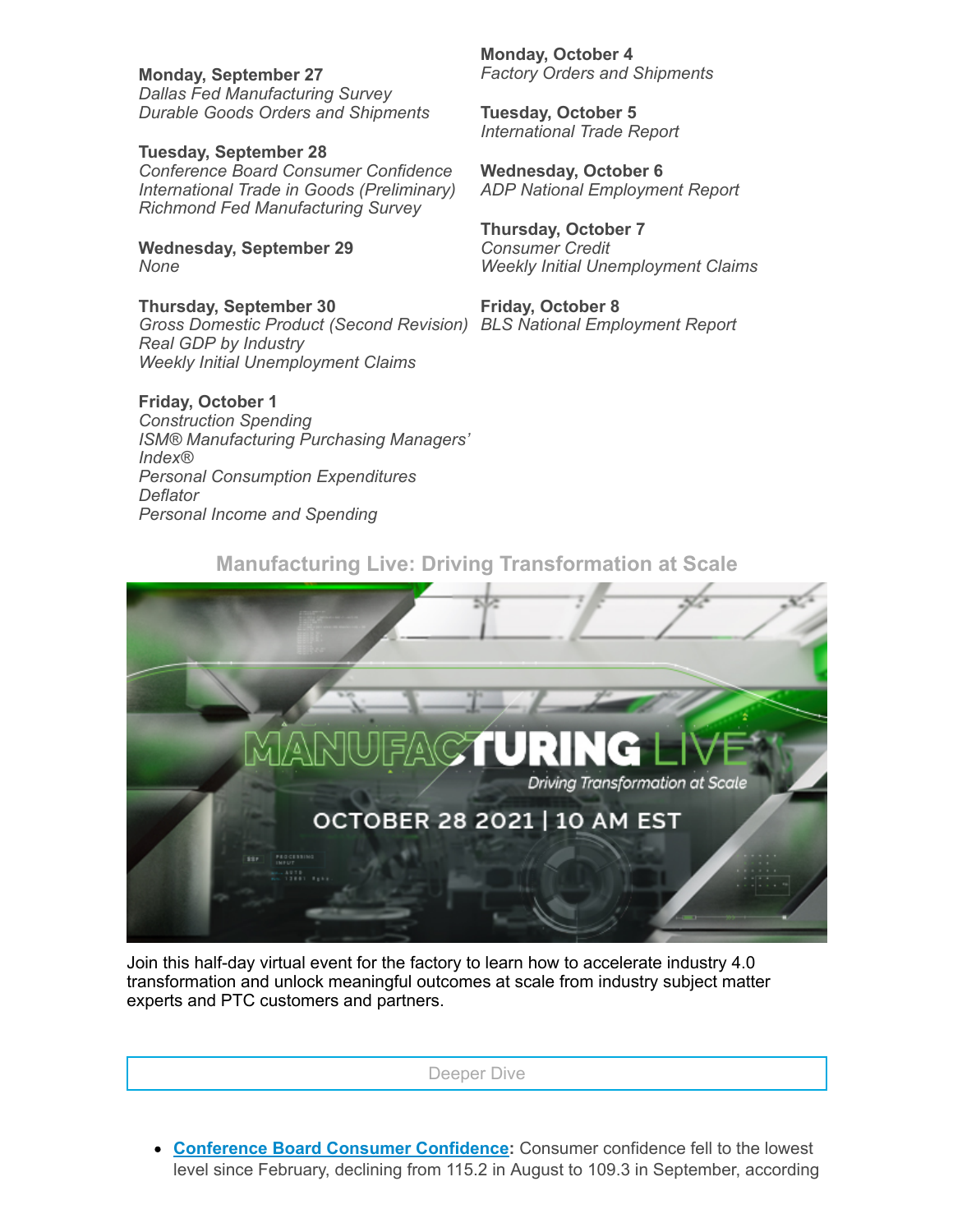to the Conference Board. Americans felt less upbeat about the current and future economy, largely on concerns about the spread of the delta variant and on inflationary worries. The percentage of respondents suggesting that business conditions were "good" decreased from 20.2% to 19.3%, while the percentage feeling that conditions were "bad" grew from 24.1% to 25.4%. At the same time, the percentage of respondents suggesting jobs were "plentiful" edged up from 55.6% to 55.9%, while those saying jobs were "hard to get" rose from 11.2% to 13.4%.

Regarding the outlook, the percentage of consumers anticipating better business conditions over the next six months slipped from 23.4% to 21.5%, while those predicting a worsening of conditions inched up from 17.4% to 17.6%. Meanwhile, the percentage of respondents expecting more jobs in the next six months declined from 23.1% to 21.5%, while those expecting fewer jobs increased from 18.0% to 20.3%. Along those lines, 17.3% of consumers predicted higher incomes in the months ahead, down from 18.2%, with the percentage anticipating reduced incomes rising from 9.9% to 11.5%.

**[Construction](https://click.email.nam.org/?qs=811714adb34a67dcc48943f4bc4bd6ac4fa02ce285a713aff3ea0c72d77f71f293d6de97c48ddbee1017a1db875961f2e3ecb7a098b0e87a) Spending:** Private manufacturing construction spending declined 1.7%  $\bullet$ from \$74.94 billion in July to \$73.63 billion in August, a four-month low. Demand in the manufacturing sector remained strong, but there were constraints on capacity. This report should provide some optimism for improvements in construction activity moving forward. Yet, uncertainties persist related to supply chain disruptions and COVID-19, which might be holding back faster growth. Relative to pre-pandemic levels, private manufacturing construction has declined 3.3% from \$76.16 billion in February 2020.

Total private nonresidential spending decreased 1.0% in August, and since February 2020, activity has fallen 12.5%. For the month, construction activity increased for communication and office projects, with the largest declines in the health care, lodging, manufacturing, power, religious and transportation categories.

Overall, total private construction spending edged down 0.1% in August, but with 9.9% growth since February 2020. The August figure was boosted by strength in the housing market, which grew 0.4% in July to a new record high, soaring 29.0% over the past 18 months. Meanwhile, public construction spending was up 0.5% in August, but with a decline of 8.0% from the pre-pandemic pace.

**Dallas Fed [Manufacturing](https://click.email.nam.org/?qs=39a84bb87e8c9ff20942383a200a7703987e1fb49f13605af9ba3d9d206a3551da71b0c6026ffebca2570f90191a1bad8644ba18a9e7608e) Survey:** Manufacturing activity expanded in September at the slowest pace since July 2020. The composite index of general business conditions declined from 9.0 in August to 4.6 in September. With that said, the underlying data were mixed. New orders, hours worked and capital expenditures each weakened somewhat for the month, but capacity utilization, production, shipments and employment improved. The sample comments noted ongoing challenges with supply chain disruptions, workforce shortages and soaring input prices, much like other surveys. The index for raw material costs rose from 74.9 to 80.4, or just shy of the record seen in June (80.8). Growth was similar in wages and benefits and finished goods prices, easing from the all-time highs in June but still rising strongly. Meanwhile, the index for finished goods jumped from 38.1 to 44.0, an all-time high.

Looking ahead, manufacturers in the Texas district remained positive in their outlook for the next six months, but with the forward-looking composite measure decreasing from 15.1 to 11.5, a 14-month low. Optimism about growth in new orders, production and shipment slipped slightly but remained solid. Hiring expectations soared to a new record, and manufacturers expressed optimism that wages and benefits, input costs and prices for finished goods would remain highly elevated over the next six months.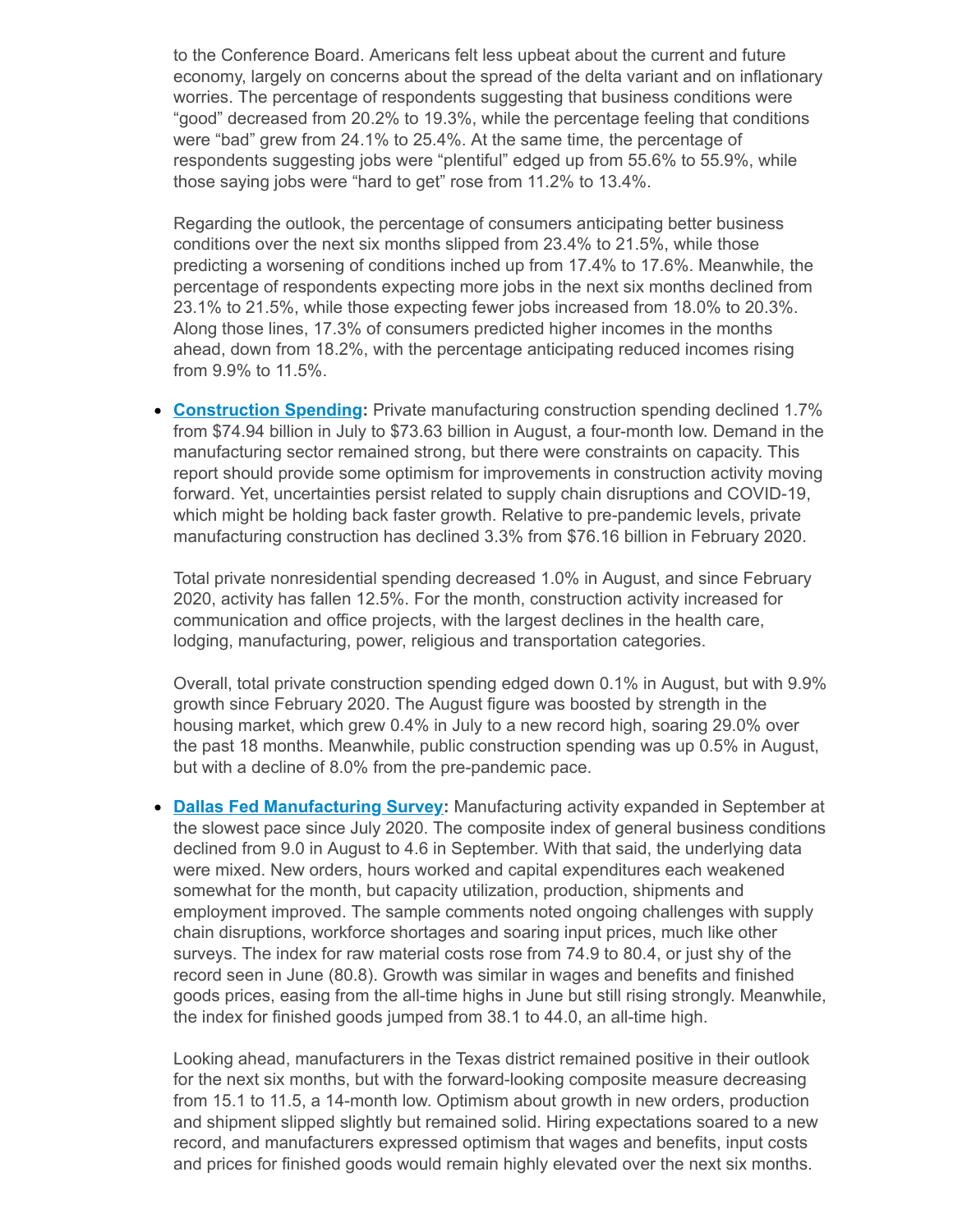**Durable Goods Orders and [Shipments](https://click.email.nam.org/?qs=811714adb34a67dc5dfde62bb08cd7c0646ac7e68fb62e85d506a7b73d74c56ee3b30ddc405fe0d2e551fc304c374479543b21f5f2356298):** New orders for durable goods jumped 1.8%, rising from \$258.9 billion in July to a record \$263.5 billion in August. Nondefense aircraft and parts, which can be highly volatile month to month, soared 77.9% in August after plummeting by 36.3% in July. These results buoyed transportation equipment sales by 5.5% for the month. Excluding transportation equipment, new durable goods orders increased 0.2% in August. Although orders slowed from the 0.8% gain seen in July, they also rose to an all-time high, up from \$182.2 billion to \$182.7 billion.

In addition to nondefense aircraft and parts, demand strengthened in August for fabricated metal products (up 2.0%), computers and electronic products (up 1.4%) and electrical equipment and appliances (up 1.3%). In contrast, new orders declined for motor vehicles and parts (down 3.1%), primary metals (down 1.5%) and machinery (down 1.2%).

Nondefense capital goods excluding aircraft—a proxy for capital spending in the U.S. economy—rose from \$76.7 billion in July to a record \$77.1 billion in August. This increase marked an encouraging sign that businesses are investing at a very healthy pace, consistent with an *[optimistic](https://click.email.nam.org/?qs=811714adb34a67dcd3bb2d68a5594b120e186864ef82408961a7608d163dc5cfeb1e1d71f9f807d7bd638e289b5b2a080d4bfa908648ad3f) outlook* for the coming months. It also mirrored—in my view—the record pace of job openings in the sector, with firms also investing more in human capital.

Overall, while durable goods orders slowed in August beyond nondefense aircraft and parts, the data continued to reflect a very strong upward trend. Orders rose 11.0% year to date, or 9.0% with transportation equipment excluded. Similarly, core capital goods orders have grown 7.6% since December 2020.

Meanwhile, durable goods shipments declined 0.5% in August, pulling back from a record \$257.3 billion to \$256.1 billion. Shipments of motor vehicles and parts were off by 2.7% for the month. With transportation equipment excluded, shipments of durable increased by 0.5% in August, to a new all-time high (\$182.6 billion). So far this year, durable goods shipments have risen 9.4%, or 13.7% excluding transportation equipment. In addition, core capital goods shipments increased 0.7% from \$74.4 billion to \$74.9 billion, an all-time high, with 6.9% year to date.

**Gross Domestic Product (Second [Revision\):](https://click.email.nam.org/?qs=cc59b567c6a5c2198768089343c719d2c3c8b08c58ef320a673e596cfa049a3b09ea5c49991fbf2a46c7a752a29fe9fc60e2edb0b8c3f6dd)** The U.S. economy grew 6.7% at the annual rate in the second quarter. This figure is higher than the previous estimate of 6.6% and builds on the 6.3% gain seen in the first quarter. Overall, second quarter real GDP was buoyed by consumer spending and nonresidential fixed investment, with both continuing to rebound solidly. At the same time, federal government spending, net exports, residential investment and spending on inventories held back faster growth.

More importantly, real GDP is now 0.9% above the pre-pandemic levels seen at the end of 2019. This improvement represents a relatively quick turnaround given the magnitude of the decline in activity seen in the February to April 2020 recession. The current forecast is for 5.8% growth in 2021 overall, with real GDP rising 3.8% in 2022. In addition, real GDP should rise by 4.5% in the third quarter, downshifting somewhat from prior estimates due to challenges related to supply chain disruptions and rising COVID-19 cases.

**International Trade in Goods [\(Preliminary\):](https://click.email.nam.org/?qs=39a84bb87e8c9ff2bf07508eeb33e7595cc9a8275194d29e555a5a493c1937de89e70fbc2f2b055e3e720ad1ab280ce6609b2a2d772409f8)** The goods trade deficit rose from \$86.82 billion in July to \$87.60 billion in August. While these figures remained below June's all-time high (\$92.01 billion), the goods trade deficit remained elevated. This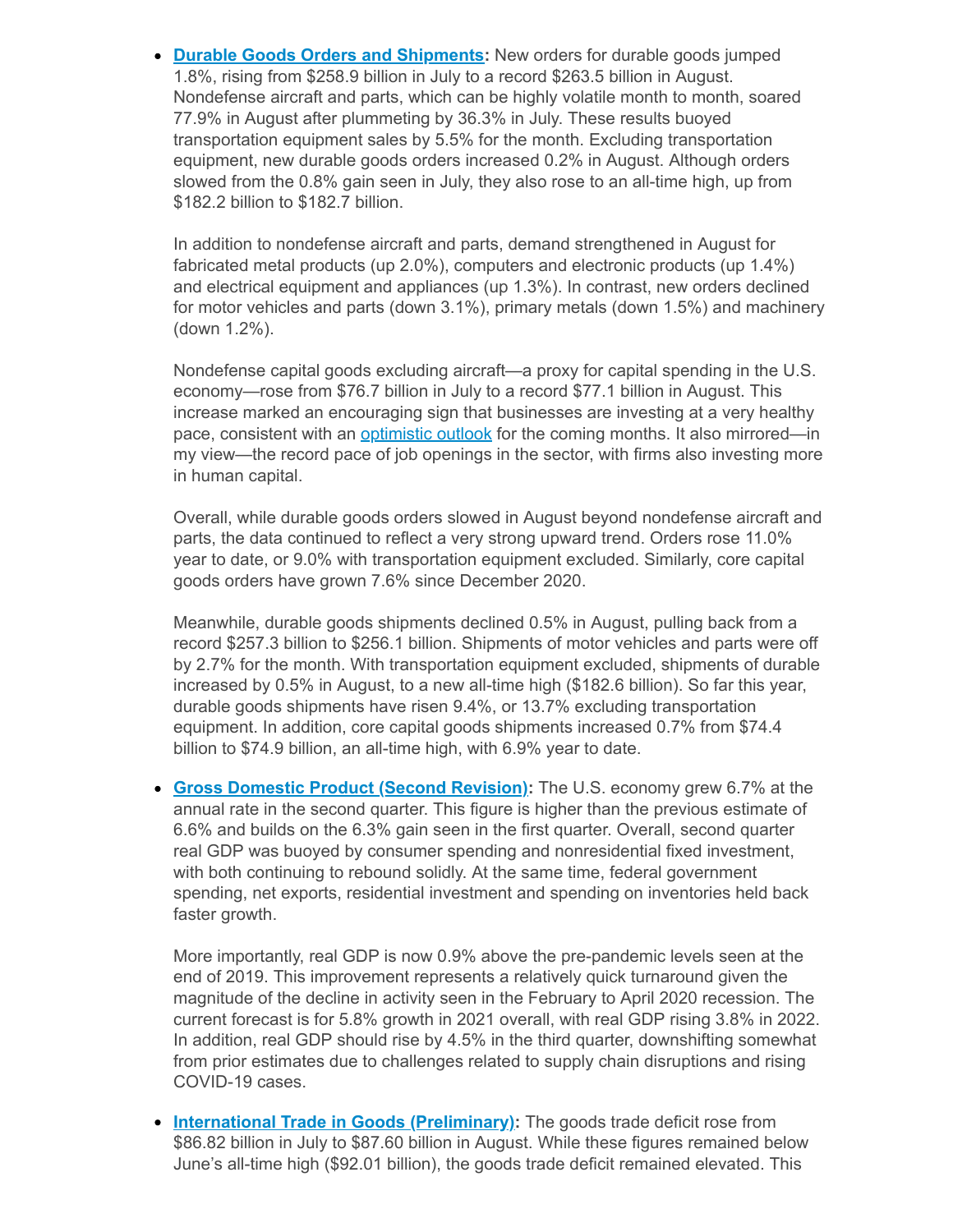deficit has averaged nearly \$89 billion year to date in 2021, up from the annual averages of \$71.79 billion and \$76.84 billion in 2019 and 2020, respectively. In August, goods exports increased from \$147.94 billion to \$149.04 billion, a new all-time high. But goods imports were also higher, rising from \$234.76 billion to \$236.64 billion.

In the latest data, the increase in goods exports was led by strength in industrial supplies (up \$3.15 billion) and consumer goods (up \$429 million), which was enough to offset declines for automotive vehicles (down \$1.06 billion), foods, feeds and beverages (down \$733 million) and capital goods (down \$655 million). Meanwhile, stronger imports for consumer goods (up \$2.79 billion) and industrial supplies (up \$1.67 billion) helped buoy goods imports in August. The largest decline in goods imports for the month was in automotive vehicles (down \$1.57 billion). Final data, which will also include the service-sector trade surplus, will be released Oct. 5.

**ISM® [Manufacturing](https://click.email.nam.org/?qs=cc59b567c6a5c2194c0086e4edb6b6c6cb79ae992451970c35085f802100dfe1f39aa502bb44d10527e08391cfbd64b7dd1f7e758cdb7411) Purchasing Managers' Index®:** The Institute for Supply Management® reported that manufacturing activity expanded robustly once again, with the headline index rising from 59.9 in August to 61.1 in September. New orders (unchanged at 66.7) remained very healthy, with production (down from 60.0 to 59.4) slowing slightly but with a still-solid reading. Employment (up from 49.0 to 50.2) rebounded in September. More than anything, these data reflected challenges in hiring, with 85% of respondents saying that they were currently hiring, but 47% noting challenges in doing so. Exports (down from 56.6 to 53.4) grew modestly for the month, despite some deceleration.

The sample comments noted continuing concerns with supply chain disruptions, rising costs and workforce shortages, while also recognizing solid growth in orders. Indices for the backlog of orders (down from 68.2 to 64.8), supplier delivery times (up from 69.5 to 73.4) and customer inventories (up 30.2 to 31.7) were consistent with stillsignificant supply chain challenges in the sector.

Prices (up from 79.4 to 81.2) accelerated in September. However, these data have pulled back from June's reading (92.1), which reported the fastest increase since July 1979. Overall, cost pressures remained very significant, consistent with other indicators, including the most recent NAM [outlook](https://click.email.nam.org/?qs=1a8ef7be447ab7123706e4ac0c827d3dd6e6bfd1e505447f122c2a5d832821f746420eea2bfa005a0a624d59a3ef2c26622cfc3a4dde6c70) survey, which cited soaring prices as the top concern.

**Personal [Consumption](https://click.email.nam.org/?qs=811714adb34a67dc3a12098f7a2815f5c03ad06e7e0ec88a7f0b4a8ae117fa8ff3086bdfa2212d49fd33ade1a853da1a35a6f735f7b22ad6) Expenditures Deflator:** The PCE deflator rose 0.4% in August, mirroring the gain seen in July. Food prices increased 0.4% for the month, with energy costs up 1.9%. Excluding food and energy prices, the PCE deflator increased 0.3% in August, the same pace as in July. Overall, the PCE deflator has risen 4.3% year-over-year, the greatest increase since January 1991. Core inflation has increased 3.6% since August 2020, the same year-over-year pace as in June and July, remaining the fastest pace of inflation since May 1991.

Rising raw material costs continued to be a major [concern](https://click.email.nam.org/?qs=811714adb34a67dcd3bb2d68a5594b120e186864ef82408961a7608d163dc5cfeb1e1d71f9f807d7bd638e289b5b2a080d4bfa908648ad3f) for manufacturers, These data were consistent with price growth in other economic indicators, especially with supply chain disruptions and soaring pent-up demand in the marketplace. Indeed, core inflation is likely to remain elevated, even if there is some stabilization by early 2022.

For its part, the Federal Reserve is likely to accept inflation that runs a little hotter than what has been seen in recent years, particularly if the longer-term average continues to hover around 2%, which is its stated goal. With that said, I expect the Federal Open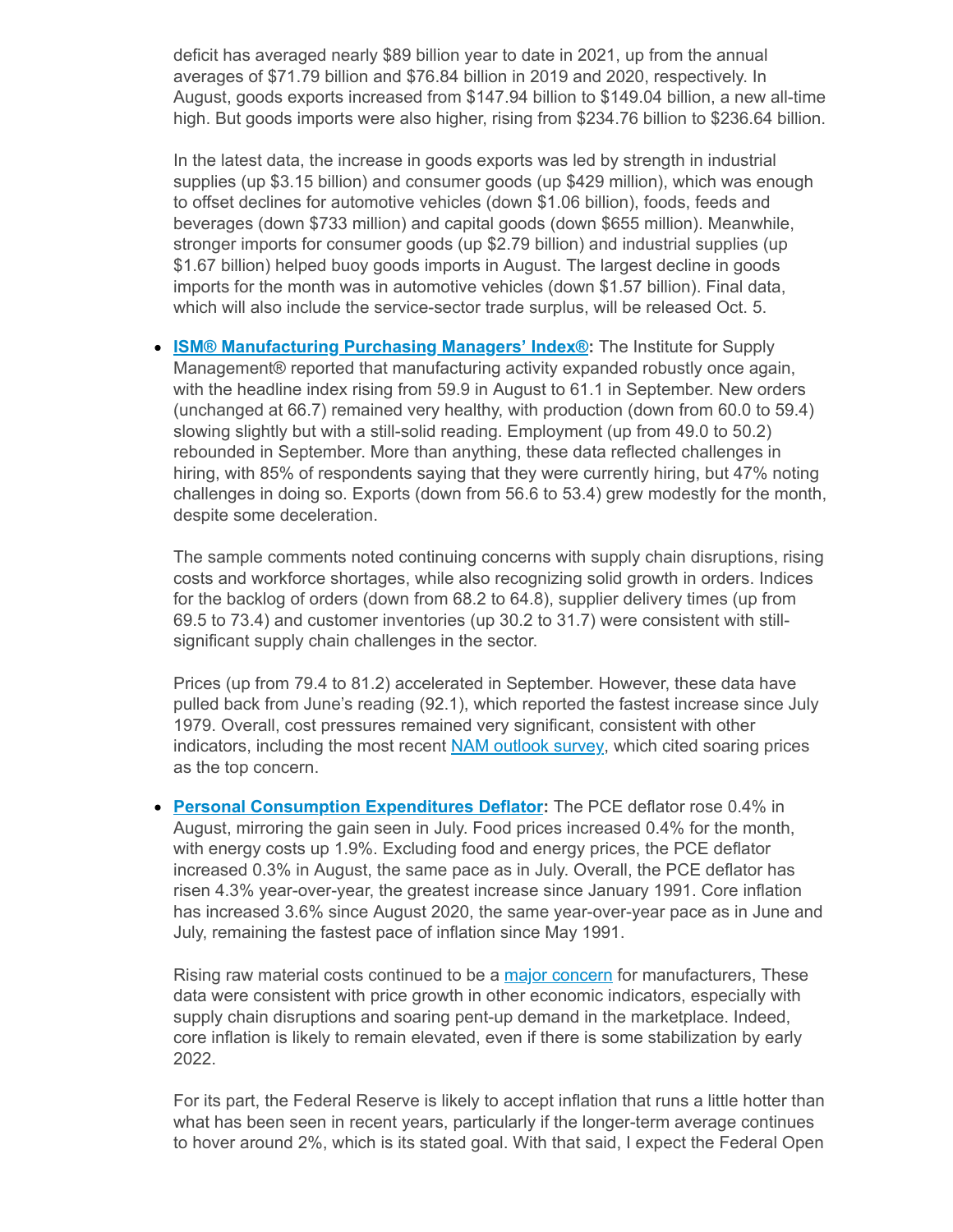Market Committee to announce that it will start tapering its asset purchases at its November 2–3 meeting, with a possible interest rate hike in mid-2022.

**Personal Income and [Spending](https://click.email.nam.org/?qs=811714adb34a67dc3a12098f7a2815f5c03ad06e7e0ec88a7f0b4a8ae117fa8ff3086bdfa2212d49fd33ade1a853da1a35a6f735f7b22ad6):** Personal consumption expenditures increased 0.8% in August, rebounding after edging down by 0.1% in July. Nondurable goods spending rose 2.1% for the month, but durable goods purchases were off 0.4%. Service-sector expenditures increased 0.6% in August, continuing to improve as more Americans get out and about. Since February 2020, personal spending has increased a solid 7.7%, with durable and nondurable goods soaring 27.0% and 17.1%, respectively, and with service-sector purchases up 2.0% over that time frame.

Meanwhile, personal income rose 0.2% in August, slowing from the 1.1% gain seen in July. Since the start of the pandemic, personal income has jumped 9.0%. Wages and salaries increased 0.5% for the month, with total manufacturing wages and salaries also up 0.5% from \$971.6 billion in July to \$976.9 billion in August. Since February 2020, total wages and salaries have increased 6.0%, with manufacturing data up 4.8% over the past 18 months.

The personal saving rate decreased from 10.1% in July to 9.4% in August. Despite easing, the saving rate remained elevated, even as it decelerated from record highs during the worst of the pandemic. For comparison purposes, the saving rate averaged 7.6% in 2019 before COVID-19. These data suggest that Americans remained somewhat cautious about spending, despite economic progress year to date.

**Real GDP by [Industry:](https://click.email.nam.org/?qs=cc59b567c6a5c2198768089343c719d2c3c8b08c58ef320a673e596cfa049a3b09ea5c49991fbf2a46c7a752a29fe9fc60e2edb0b8c3f6dd)** The U.S. economy grew 6.7% at the annual rate in the second quarter. (See above.) According to the Bureau of Economic Analysis, real value-added output in the manufacturing sector rose from \$2.298 trillion at the annualized rate in the first quarter to a record \$2.329 trillion in the second quarter, as expressed in chained 2012 dollars. This increase suggests that the sector has continued to rebound strongly, even with lingering challenges from COVID-19 and supply chain and workforce issues. In the latest data, real value-added output for durable goods increased from \$1.272 trillion to a record \$1.286 trillion. Nondurable goods activity rose from \$1.025 trillion to \$1.043 trillion, the highest level since the fourth quarter of 2007.

Overall, real value-added output in manufacturing grew 5.5% at the annual rate in the second quarter, adding 0.63 percentage points to headline real GDP growth. Manufacturing accounted for 11.1% of real GDP in the second quarter, unchanged from the first quarter.

Digging into the data, manufacturing value-added output increased from \$2.444 trillion in the first quarter to \$2.525 trillion in the second quarter, an all-time high. Valueadded output rose to new record levels in the second quarter for both durable goods (up from \$1.347 trillion to \$1.375 trillion) and nondurable goods (up from \$1.097 trillion to \$1.150 trillion). Similarly, manufacturing gross output increased from \$5.987 trillion in the first quarter to a record \$6.234 trillion in the second quarter. Durable goods also rose to an all-time high, up from \$3.061 trillion to \$3.144 trillion. Gross output in the nondurable goods sector increased from \$2.926 trillion to \$3.090 trillion, the best reading since the third quarter of 2014.

**Richmond Fed [Manufacturing](https://click.email.nam.org/?qs=1a8ef7be447ab7120232d8017a4ca1bf591d72f466a2cf1d24c7b55fff9b3b7c3ee41cf55b551840e3d901a76ca79b7f0531e400d4941678) Survey:** Manufacturing activity in the Richmond Federal Reserve Bank's district contracted slightly for the first time since May 2020. The composite index of general business activity dropped from 9 in August to -3 in September. New orders, shipments and capacity utilization all decreased for the